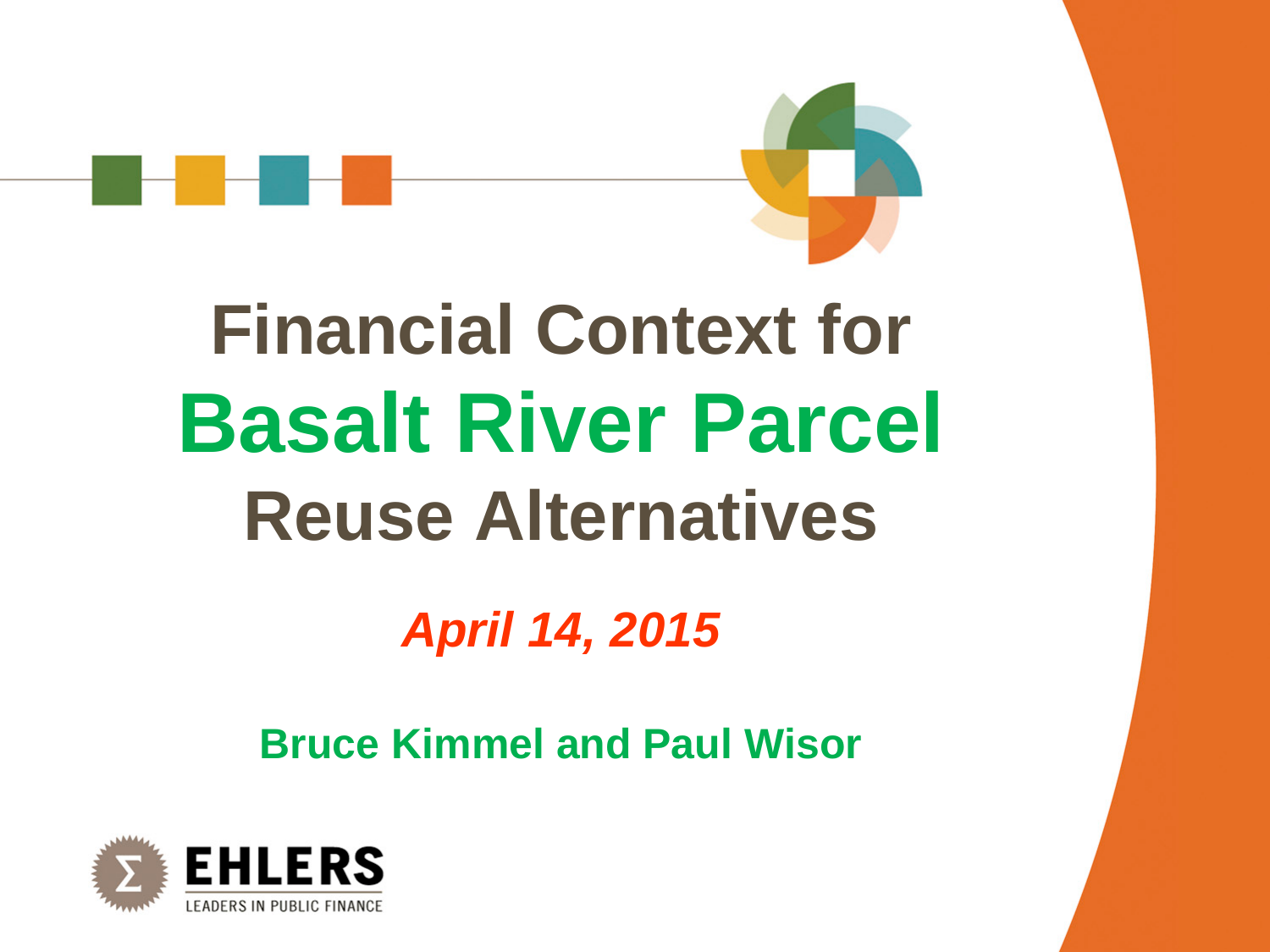# **Fix the Fork Funding - 2013**

- \$7.5 Million Plan as presented September 2013
- Parks, Open Space & Trails Cash: \$2.0 Million
	- River restoration and Park improvements
	- Relocation necessary for River/Park projects
- General Fund Cash: \$650,000
	- Relocation and RFCDC parcel work needed for redevelopment
- General Obligation Bond Funds: \$4.85 Million
	- Tax-Exempt Portion: River/Park projects and adjacent streets
	- Taxable Portion: RFCDC and RMI parcel work needed for redevelopment and adjacent streets

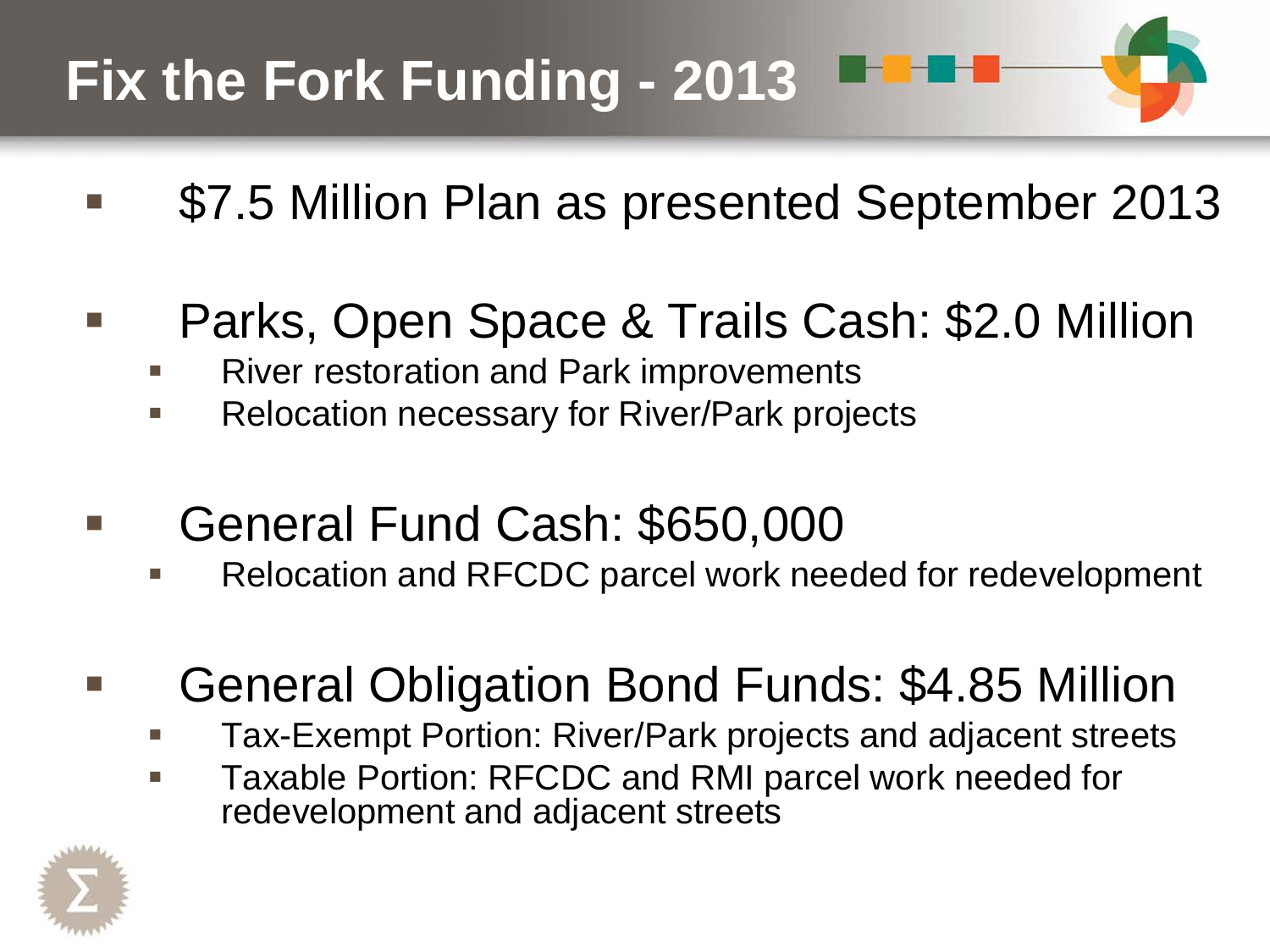# **Fix the Fork Funding - Bonds**

- November 2013: G.O. Bond Question Passes
- December 2013: Town funds \$3.0 Million of public use costs with tax-exempt G.O. Bonds
	- S&P "AA" Credit Rating
	- 10 Competitive Bids; Winning Rate of 1.89% (TIC)
	- 10-Year Debt Service averaging \$350,000 per year
	- Concurrent refunding of existing Town debt saves \$104,000!
- October 2014: Town funds \$1.84 Million of private use costs with taxable G.O. Bonds
	- Bank Placement to permit prepayment flexibility
	- 7 Bank Bids; Winning Rate of 2.79% (TIC)
		- 7-Year Debt Service averaging \$300,000 per year

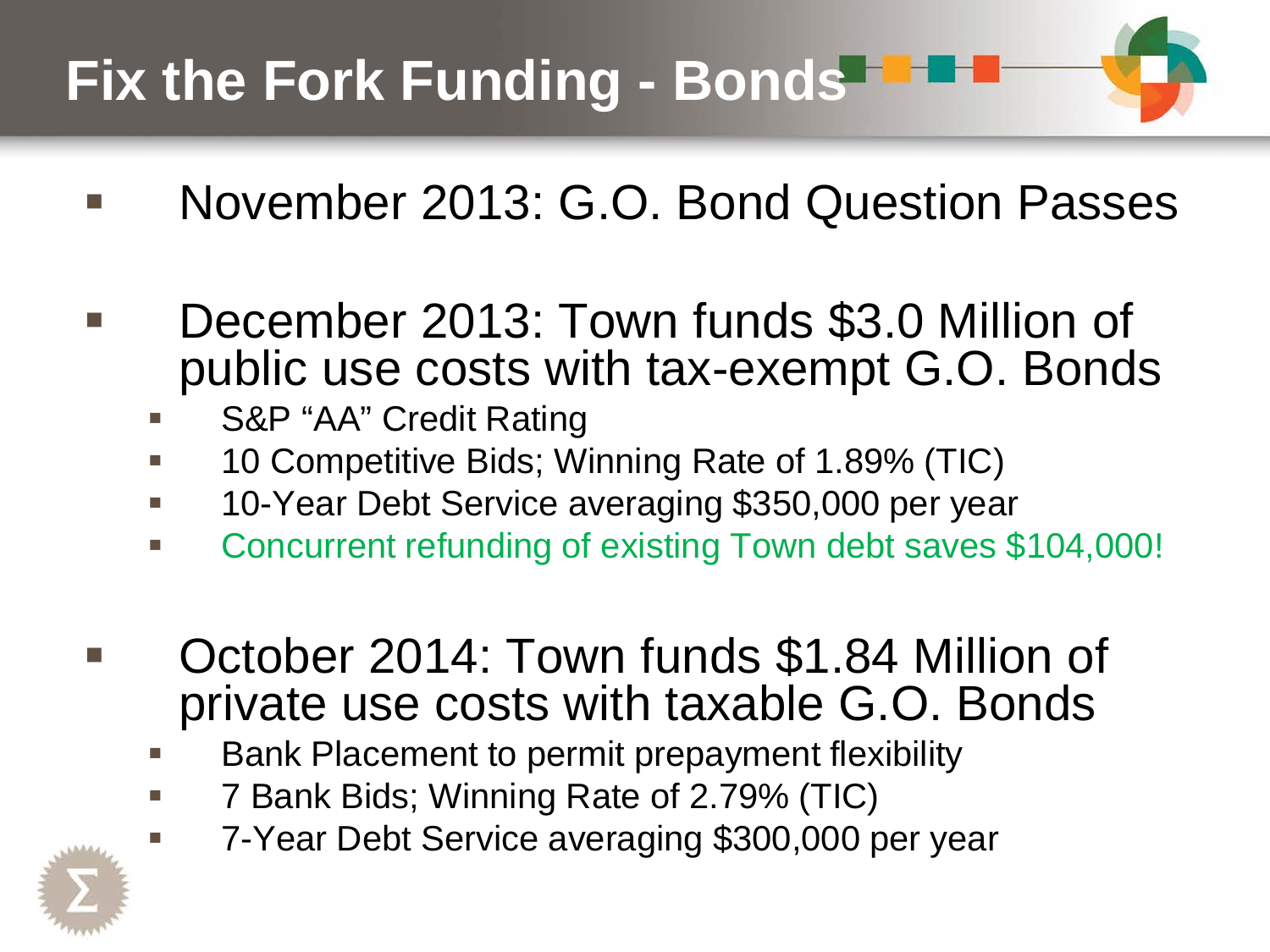

- Repayment of 2013 Tax-Exempt Bonds
	- 90%: POST 1% sales tax revenues
	- 10%: General property / sales tax revenues
- Repayment of 2014 Taxable Bonds
	- Near-Term: General property / sales tax revenues
	- Long-Term: Use payments negotiated with RFCDC parcel redevelopment to reimburse Town and payoff bonds early
- Town Investment in RFCDC Parcel
	- Total reimbursable costs: \$2.5 million (of \$7.5 million)
	- Direct site improvements: \$1.2 million (of \$2.5 million)

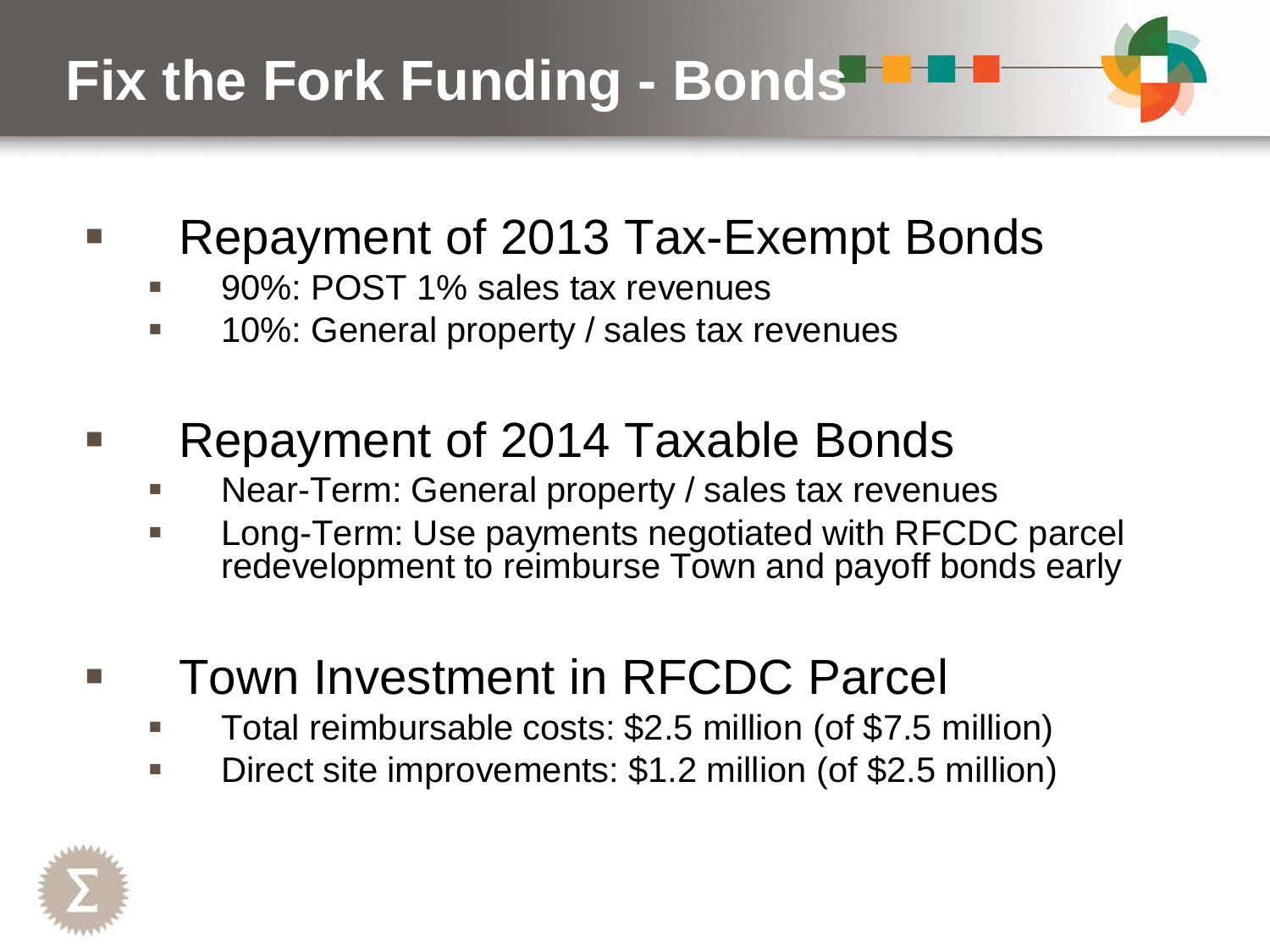# **Fiscal Considerations**



- RFCDC Parcel = Open Space
	- Town pays \$350,000 annually for 10 years
	- Town pays \$300,000 annually for 7 years no reimbursements
	- Town buys RFCDC parcel timing and price TBD
	- Future economic benefit dependent on park programming

#### $\blacksquare$  RFCDC Parcel = Current Lowe Proposal

- Town pays \$350,000 annually for 10 years
- Reimbursement and 2014 bond payoff likely amounts TBD
- Town commits incremental new taxes term and amount TBD
- Economic benefit: new taxes above / after agreement

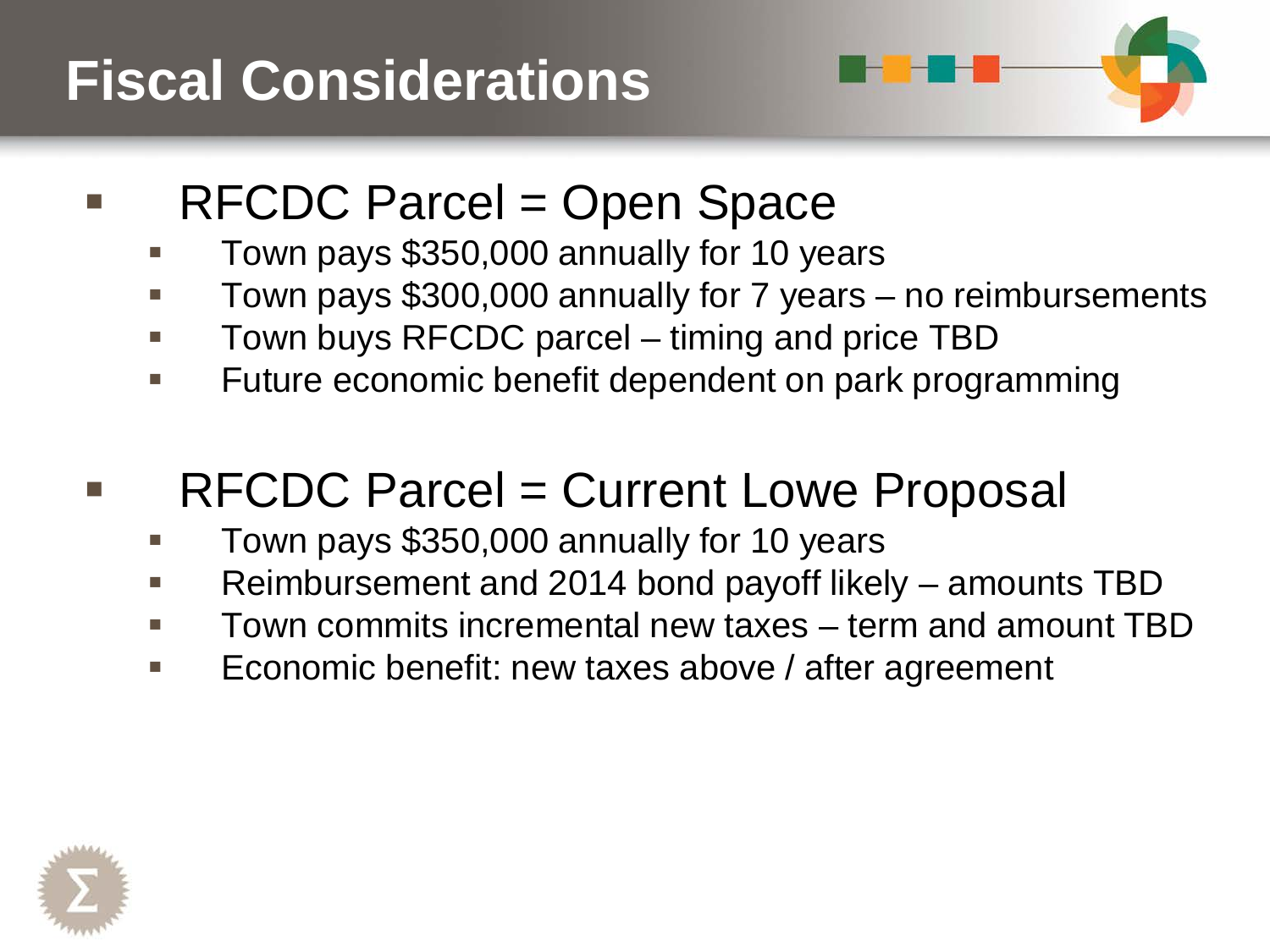# **Fiscal Considerations**



- RFCDC Parcel = Open Space + Lowe Hotel Only
	- Town pays \$350,000 annually for 10 years
	- Smaller reimbursement and 2014 bond payoff
	- Larger investment of incremental new taxes
	- Economic benefit: fewer new taxes above / after assistance
- RFCDC Parcel + New Area(s) = Open Space plus Reorganized Lowe Proposal
	- Town pays \$350,000 annually for 10 years
	- Town sells adjacent parcels / right-of-way Terms TBD
	- Goal: Improve on economic benefit of current Lowe proposal
- **Example Feasibility is Key Factor**

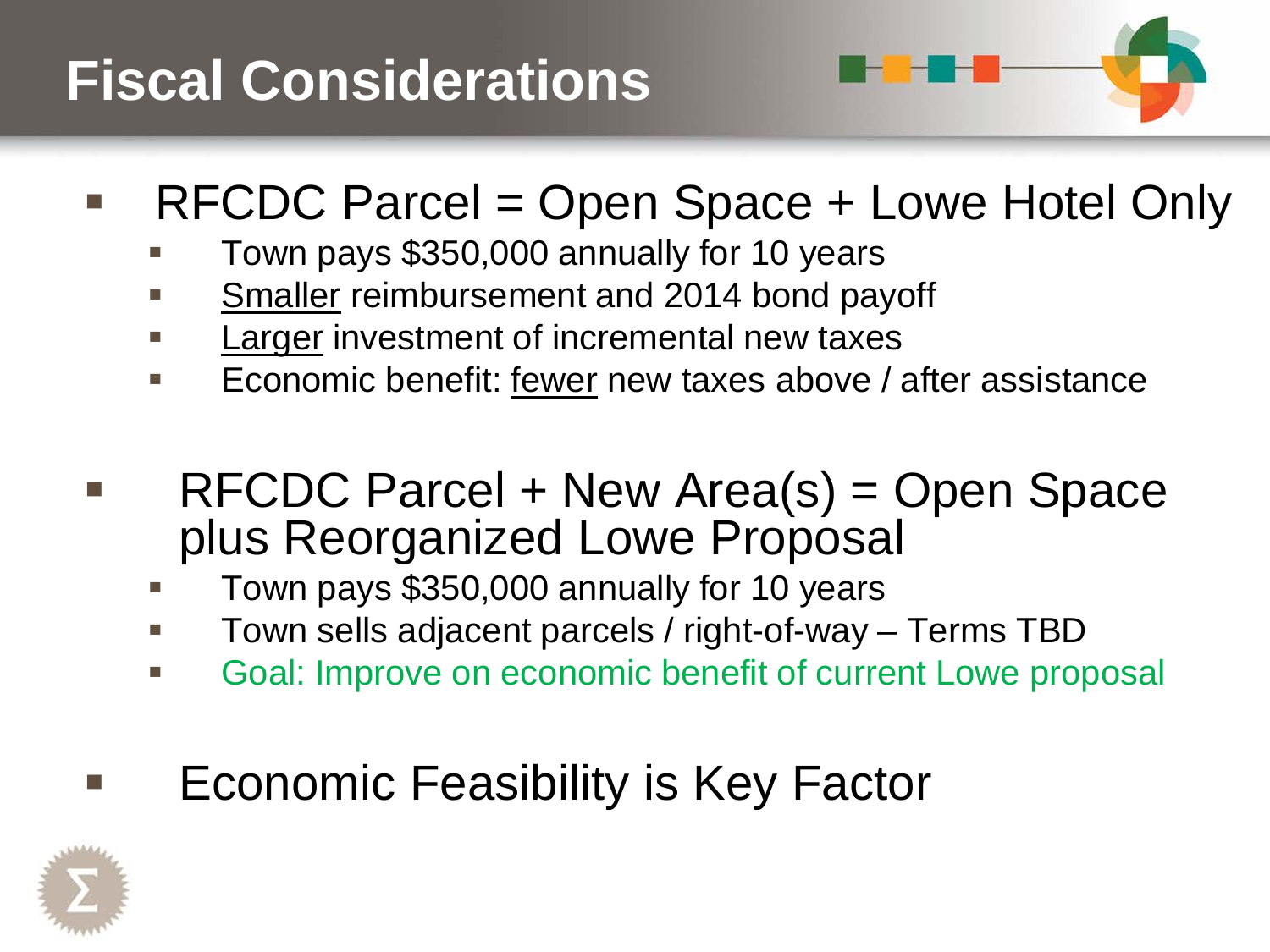

There is no one size fits all approach

- Each community has its own unique priorities, market opportunities, public finance and infrastructure characteristics, and appetite to participate in redevelopment.
- **Town can ensure its decision on whether and** how to support / participate in a particular project is aligned with its values by considering a logical progression of "macro to micro" questions



*This is just the beginning of the process…*